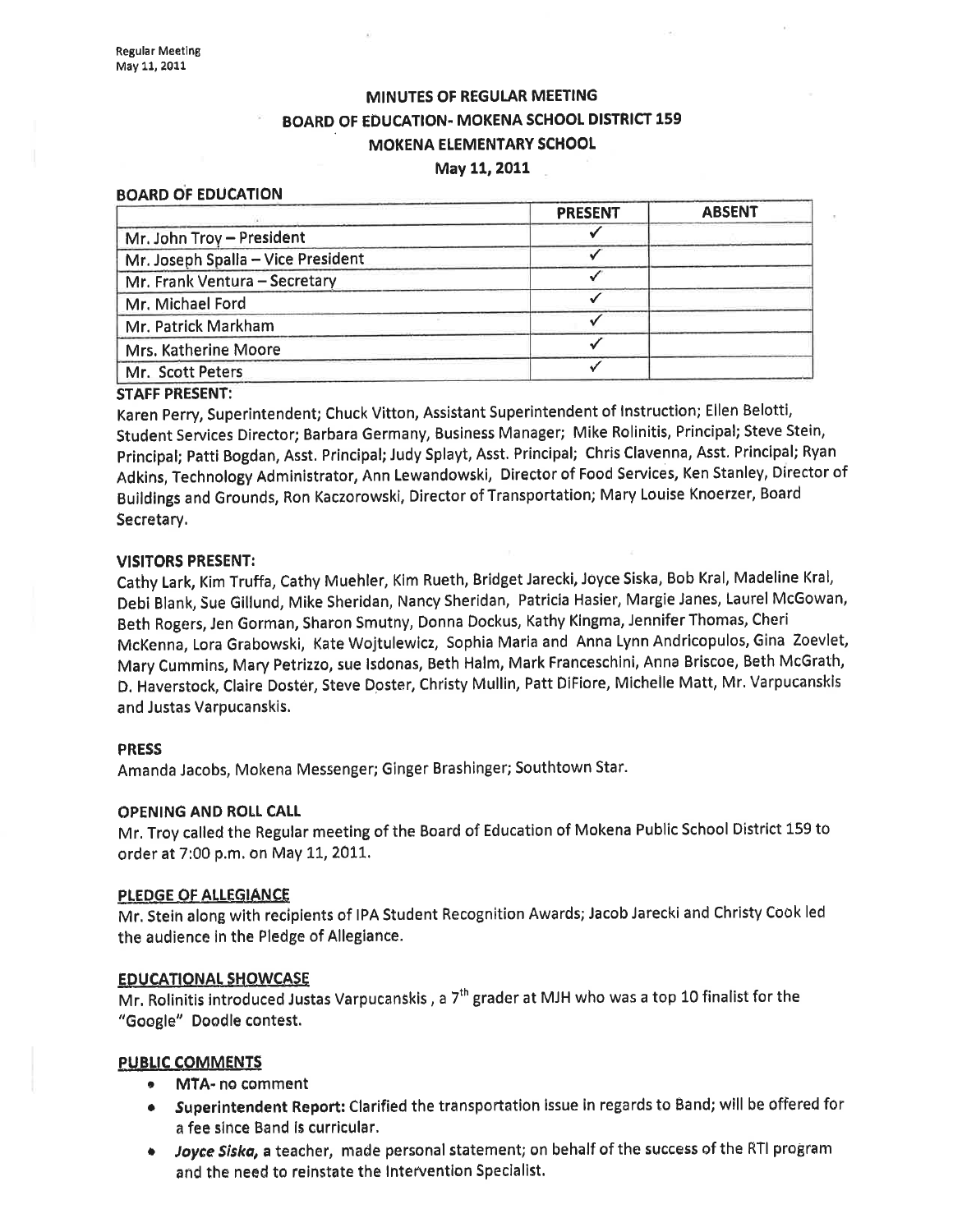- Mike Sheridan, resident, thanked the Board for their service; concerned about the transportation and safety factor; concern about non-certified employment.
- Carrie Zakula, congratulated the new Board; need to begin the healing process; thanked all who worked on the referendum.

## APPROVAL OF PREVIOUS MINUTES

Mrs. Moore moved, seconded by Mr. Markham to approve the following meeting minutes: Special Meeting  $-$  May 3, 2011

## On Roll Call

Ayes: Mr. Ford, Mr. Markham, Mrs. Moore, Mr. Peters, Mr. Spalla, Mr. Troy, Mr. Ventura Näys: None **Abstain:** None MOTION CARRIED 7-O

## INFORMATION REPORTS

## FINANCIAT REPORT

Ms. Germany reviewed the Financial report with the Board of Education.

## TREASURER REPORT

Ms. Germany reviewed the Treasurer's report with the Board of Education.

## STUDENT ACTIVITY REPORT

Ms, Germany reviewed the Student Activity Report with the Board of Éducation.

## LINCOLN WAY SPECIAL EDUCATION MINUTES

Mrs. Moore reported the following:

- Parent Advisory Council- will initiate a mentoring program
- e Held East Egg Hunt for children.
- Teacher negotiations agreement was met; salary is separate however
- Dismissed classified staff
- o Awards will be held at McKay Center May <sup>19</sup>
- Received \$1,050 from Knights of Columbus
- ¡ Covered the Director's goals
- Next Board meeting will be held May 24, 2011 at Pioneer Grove

## RESOLUTION DESIGNATING INTEREST EARNINGS

Ms, Germany reviewed the Resolution of Designating lnterest Éarnings report with the Board of Education.

## LINCOLN WAY SPANISH RECOMMENDATION

Mr. Rolinitis reviewed various recommendations for maintaining /not maintaining the Spanish 1 program at MJH with the Board of Education.

## SPECIAIIZED INSTRUCTION PSYCHOLOGIST

Mrs. Belotti reviewed with the Board of Education, the need to increase the psychologist to fulltime status for the Specialized lnstruction program to méet the needs of this program.

## **BOARD MEETING LOCATION**

Mrs. Perry presented to the Board the idea of one location for future Board meetings - MES Band room with a 2 wireless microphone option.

## BOARD AGENDA FORMAT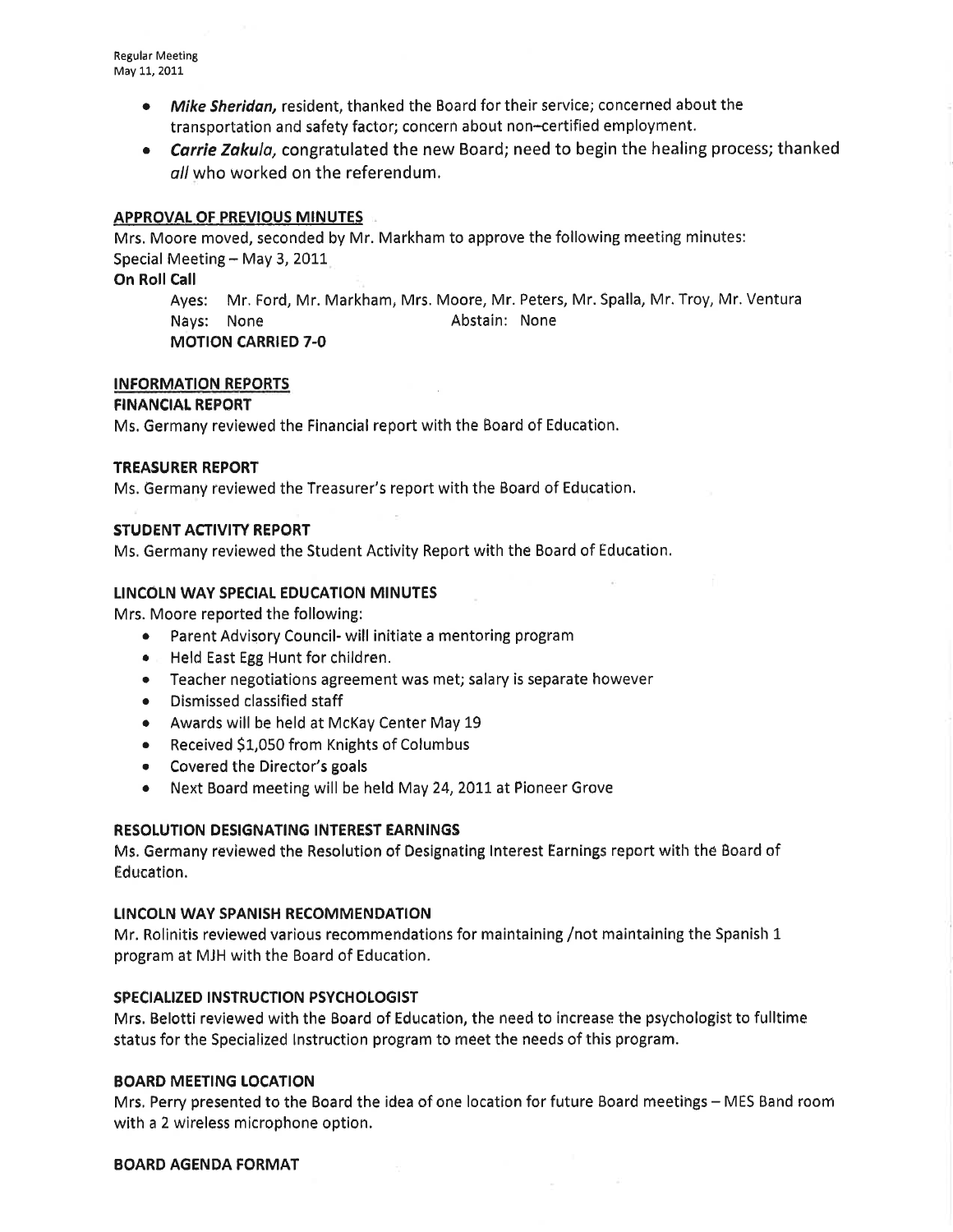The Board had a discussion regarding changes in the Board agenda format. Agendas from the local school districts were provided. The Board will continue the discussion next meeting.

## **BOARD POLICY**

Mrs. Perry presented Board Policy 2:110, Qualifications, Term, and Dutiès of Board Officers and Policy 2:150, Committees; for first reading.

#### IVY LEAGUE AND KINDERBRIDGE CONTRACTS

Mr. Stein reviewed with the Board of Education the contracts for the lvy League and Kinderbridge programs for the 2011-2012 school year.

### SPECIAL BOARD MEETING

Mr. Troy and the Board discussed adding a special meeting. The date agreed up on was May 23, 2011 at 7:00 p.m. at Mokena Elementary School.

#### cLosED sEssroN

At 8:25, Mr. Peters motioned to go into Closed'Session for matters relating to personnel to return. The motion was seconded by Mrs. Moore. Closed Session was opened by unanimous vote.

#### OPEN SESSION

At 9:25 p.m. Mr. Peters motioned to call Open Session to order; seconded by Mrs. Moore. Meeting opened by unanimous vote.

#### ACTION REPORTS

## DISTRICT BILLS

Mr. Peters reviewed District bills this month. Mr. Peters moved to approve the bills as presented, the motion was seconded by Mr. Spalla.

On Roll Call

Ayes: Mr. Ford, Mr. Markham, Mrs. Moore, Mr. Peters, Mr. Spalla, Mr. Troy, Mr. Ventura Nays: None Abstain: None MOTION CARRIED 7.0

## FOOD BIDS

Mr. Spalla moved to approve the lowest responsible bid for food and non-food supplies from Gordon Food Service; the lowest supplier of bread form IBC Sales/Wonder Bread, and the lowest responsible supplier of milk from Krystal Dairy.

On Roll Call

Ayes: Mr. Ford, Mr. Markham, Mrs. Moore, Mr. Peters, Mr. Spalla, Mr. Troy, Mr. Ventura Nays: None **Ahstain:** None

MOTION CARRIED 7.0

### **PERSONNEL**

## A. Director - Resignation

Mrs. Moore made a motion to accept the resignation of Ryan Adkins as presented. The motion was seconded by Mr. Spalla.

On Roll Call

Ayes: Mr. Ford, Mr. Markham, Mrs. Moore, Mr. Peters, Mr. Spalla, Mr. Troy, Mr. Ventura Nays: None Abstain: None

MOTION CARRIED 7.0

## B. Certified - Rehire

Mrs, Moore made a motion to rehire Kathryn Flaherty lnteruention Specialist for the 2OtI-2012 school year, salary pending negotiations as presented. The motion was seconded by Mr. Peters.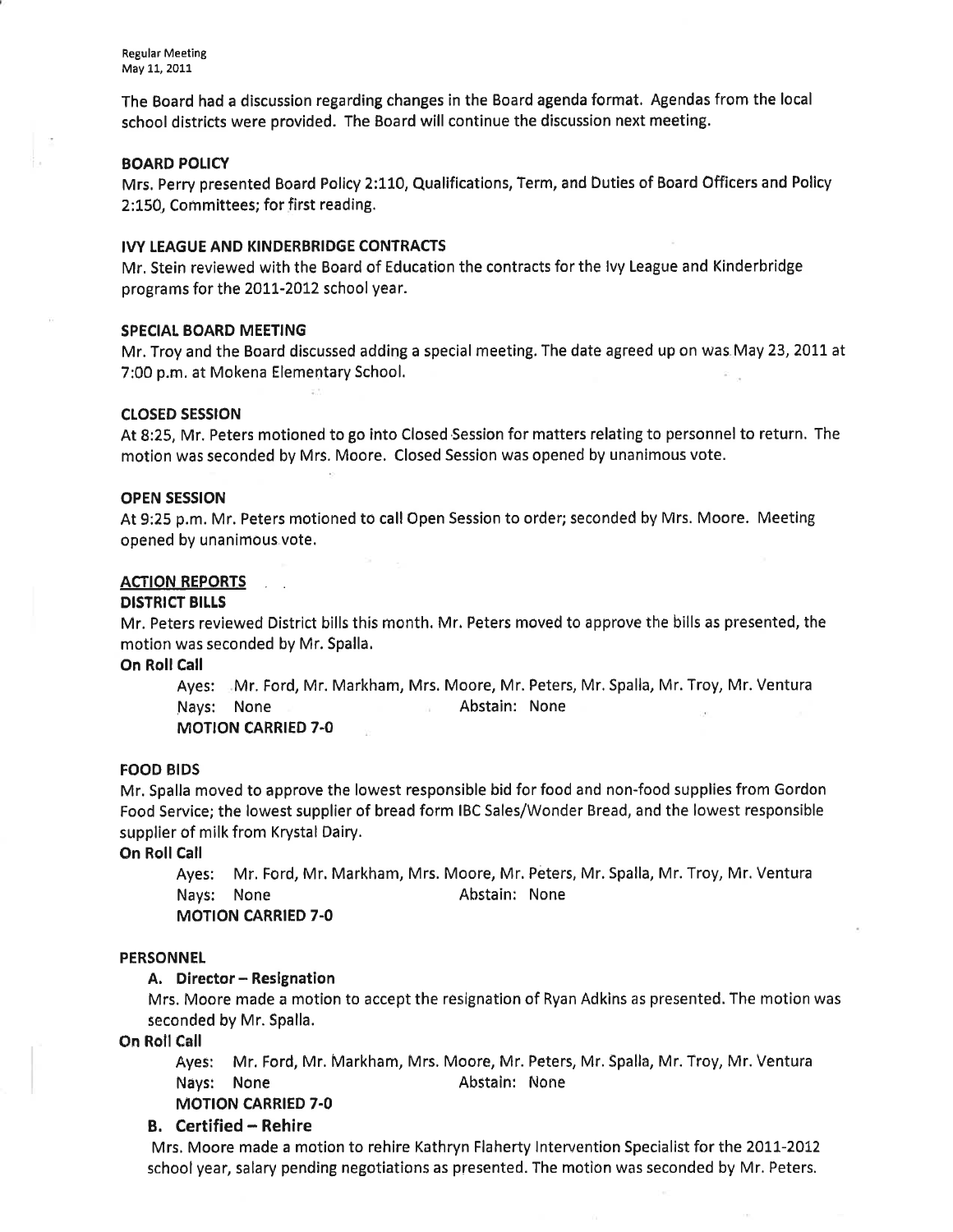Regular Meeting May 11, 2011

#### On Roll Call

Ayes: Nr. Ford, Mr. Markham, Mrs. Moore, Mr. Peters, Mr. Spalla, Mr. Troy, Mr. Ventura Nays: None **Abstain:** None

## MOTION CARRIED 7-O

## C. Certified - Leave of Absence

Mrs. Moore made a motion to accept the request for leave of absence for Kara Marcus as presented. The motion was seconded by Mr. Ford.

On Roll Call

- Ayes: Mr. Ford, Mr. Markham, Mrs. Moore, Mr. Peters, Mr. Spalla, Mr. Troy, Mr. Ventura
- Nays: None **Abstain:** None
- MOTION CARRIED 7.0

## D. Administrator - Renewal

Mrs, Moore made a motion to accept the renewal of administrators and directors as presented, The motion was seconded by Mr. Markham.

| Vitton, Charles                                         | <b>Assistant Superintendent of Instruction</b>                                                             | 12 months                           |
|---------------------------------------------------------|------------------------------------------------------------------------------------------------------------|-------------------------------------|
| Germany, Barbara<br>Rolinitis, Michael<br>Stein, Steven | <b>Business Manager</b><br>Principal of Mokena Junior High School<br>Principal of Mokena Elementary School | 12 months<br>12 months<br>12 months |
| Clavenna, Christine                                     | Assistant Principal of Mokena Junior High<br>School                                                        | 10.5 months                         |
| Stanley, Kenneth                                        | Director of Building and Grounds                                                                           | 12 months                           |
| Kaczorowski, Ronald                                     | <b>Director of Transportation</b>                                                                          | 11 months                           |
| Lewandowski, Ann                                        | Director of Food Service                                                                                   | 10 months                           |

## On Roll Call

Ayes: Mr. Ford, Mr. Markham, Mrs. Moore, Mr. Peters, Mr. Spalla, Mr. Troy, Mr. Ventura Nays: None **Abstain:** None

MOTION CARRIED 7-O

## $E.$  Classified - rehires

Mrs. Moore made the motion to rehire three summer custodians as presented. The motion was seconded by Mr. Spalla.

| Gucfa, Adam   | Summer Custodian | <b>Buildings &amp;</b> | June 6, 2011 to | \$8.38/hr 9 hrs/day |
|---------------|------------------|------------------------|-----------------|---------------------|
|               |                  | <b>Grounds</b>         | August 4, 2011  | 4 days/week         |
| Murphy, Alex  | Summer Custodian | Buildings &            | June 6, 2011 to | \$8.38/hr9 hrs/day  |
|               |                  | <b>Grounds</b>         | August 4, 2011  | 4 days/week         |
| Tiberi, Lucas | Summer Custodian | <b>Buildings &amp;</b> | June 6, 2011 to | \$8.26/hr9 hrs/day  |
|               |                  | Grounds                | August 4, 2011  | 4 days/week         |

On Roll Call

Ayes: Mr. Ford, Mr, Markham, Mrs. Moore, Mr. Peters, Mr. Spalla, Mr. Troy, Mr, Ventura Nays: None **Abstain:** None MOTION CARRIED 7-O

## PARENT -TEACHER ADVISORY COMMITTEE

We are hereby appointing Joseph Spalla to fill the position as Board representative to the Parent-Teacher Advisory and Behavior lnterventíon Committee.

## SPECIAL EDUCATION REPRESENTATIVE AND ALTERNATE

We are hereby appointing Katherine Moore to fill the position as the Board of Education Special Education representative.